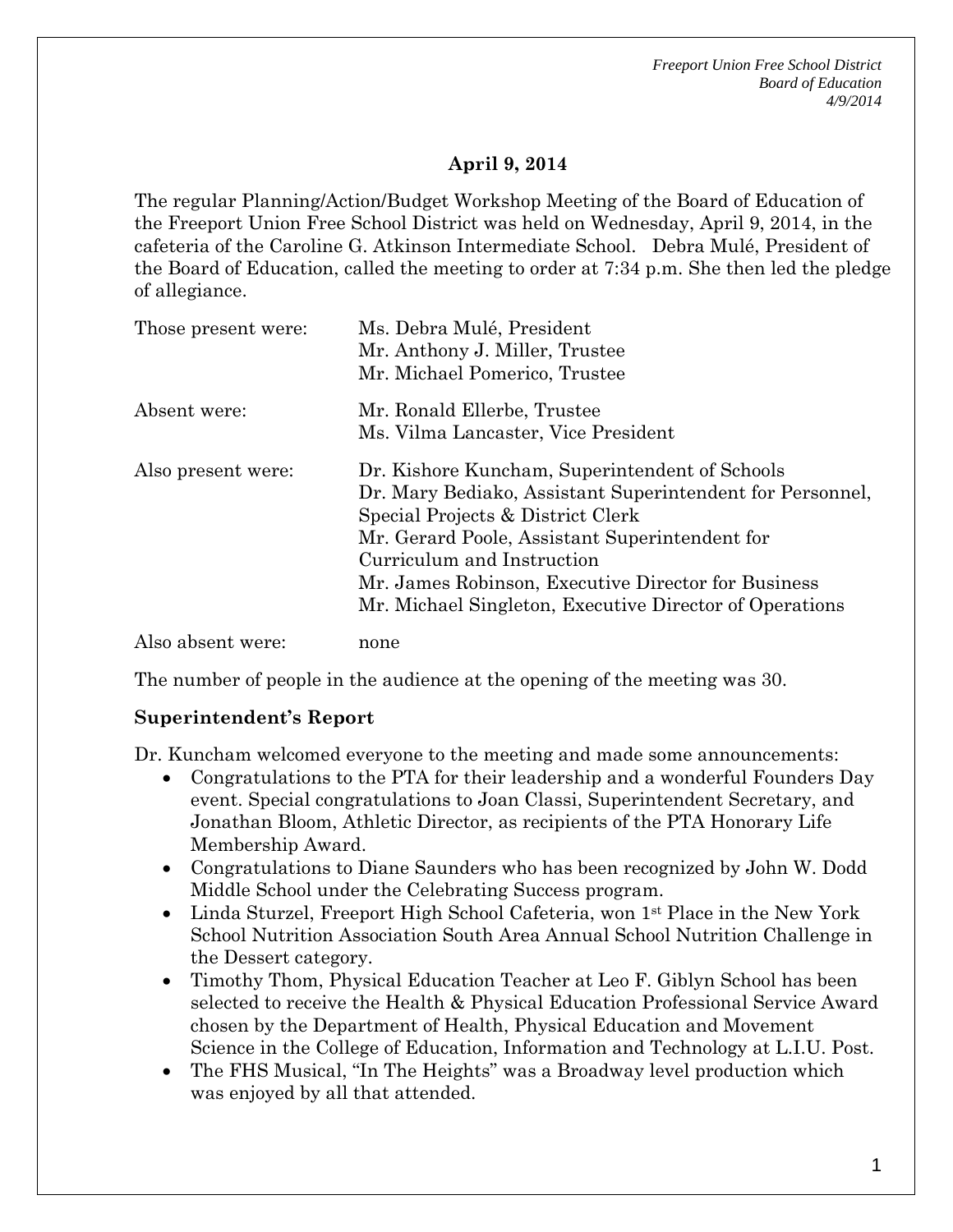*Freeport Union Free School District Board of Education 4/9/2014*

The following 20 Year Employees were recognized with certificates and pins presented by Ms. Mulé, Dr. Kuncham and Dr. Bediako:

Yasmin Chambers Amy Cochol Ousmane Diouf Marilyn First Geraldine Muscara

Catherine Player Janet Rogers Deborah Tiedemann Kathryn Wagner

## **2014-15 Proposed Budget:**

The Superintendent gave a very brief overview and update on the proposed budget now that New York State has adopted its budget on time with some restoration of aid that had previously been withheld. The news is good news for Freeport and we have been able to close our budget gap with no reduction in programs and staffing for our children. Continued good relationships with our local legislators bring more aid to Long Island and Freeport.

The Superintendent reiterated the need for everyone to continue to contact their government officials and advocate for the schools and children for next year. We all need to be vigilant and continue to work for the elimination of the Tax Cap, elimination of the Gap Elimination Adjustment and a Tax Freeze.

# **Questions from the Public**

The public was given the opportunity to address the Board of Education. Each speaker was allowed to address the Board for four minutes on any topic. The Board and administration addressed the comments from the public.

### **Items for Action**

On a motion by Mr. Pomerico and a seconded by Mr. Miller the following item was approved:

### **CSE/CPSE Minutes**

**BE IT RESOLVED,** that the Board of Education of the Freeport Union Free School District hereby accepts the minutes of the meetings of the committees on special education and preschool special education for the following dates: January 10, 2014; February 4, 6, 7, 10, 11, 24, 25, 26, 28, 2014; March 4, 5, 6, 10, 11, 12, 13, 15, 18, 19, 20, 21, 25, 27, 2014.

The vote was unanimous, Miller, Mulé and Pomerico.

# **Executive Session**